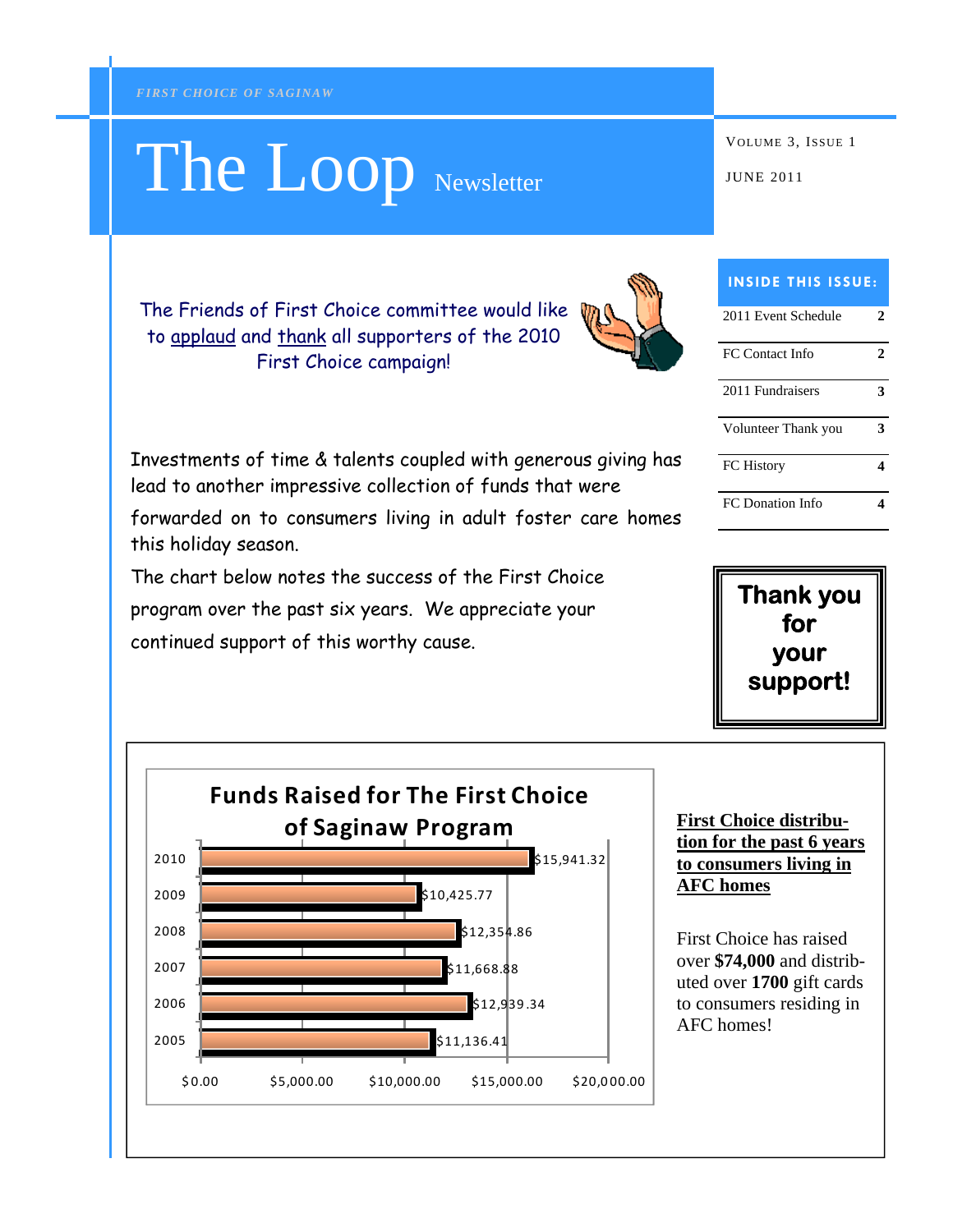# **Upcoming Events/Contact Information**

### **2011 Upcoming Events**

- **June 24- Hot Dog/Sloppy Joe Sale**
- **August Restaurant Fundraiser (Date TBD)**
- **Sept.— Pancake Breakfast (Date TBD)**
- **Oct.— 3rd Annual Chili Cook-off (Date TBD)**
- **Nov.— Bake & Craft Sale and Pie Sale (Dates TBD)**
- **Dec.— Jewelry Sale (Date TBD)**

#### **VOLUNTEERS NEEDED**

Please call Jennifer Tomaszewski at 498-2269 to sign up!

#### **First Choice of Saginaw Board of Directors**

**Ginny Reed**  Chair

**Ted Rapson** Vice

**Jan Histed**  Treasurer

**Tim Ninemire**  Secretary

**Diane Stier** 

# **If you have questions regarding the First Choice Program please feel free to contact:**

**Jennifer Tomaszewski First Choice of Saginaw** Ph: (989) 498-2269 Ph.: (989) 799-6451 Email: jtomaszewski@sccmha.org Email: info@saginawfc.org

Information on First Choice can also be viewed at:

**www.saginawfc.org** under "What's New"!

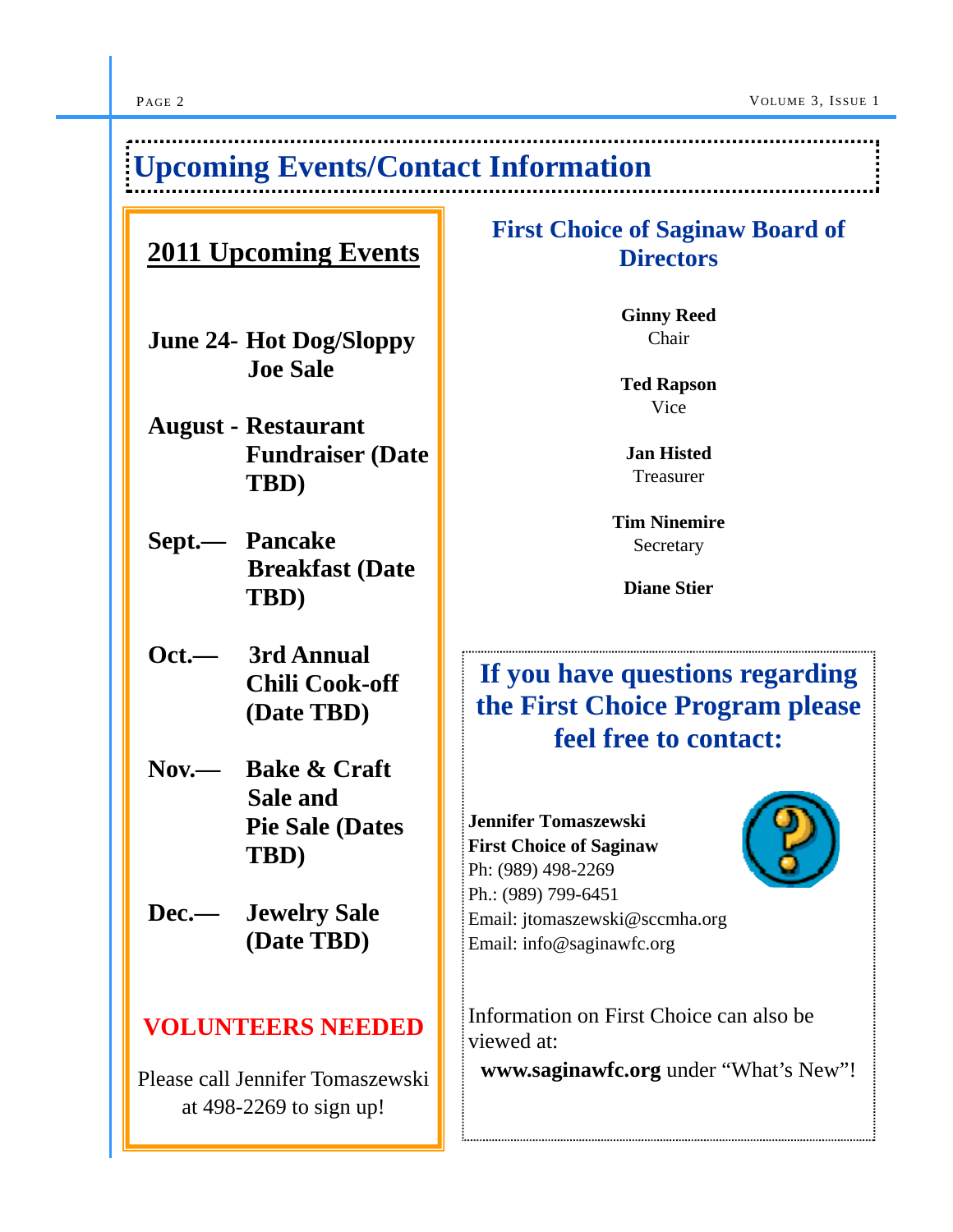





First Choice of Saginaw recognizes the volunteers who have been very generous with their personal time and talents over the last five years of fundraising. The following individuals recently received a certificate of appreciation from the First Choice of Saginaw Board of Directors:

Melinda McGovern Maria Kulick Pam Hales Connie Filiczkowski Nora Hollis Debbie Vasquez Lynne Thomas **Pauline Najera** Angie Irish Sue Stinnett Tom Peck Jennifer Keilitz Ryan Mulder Linda Santino Kevin Sackett Mary Freyre

Dawn Estrada Betty Matula Jennifer Tomaszewski